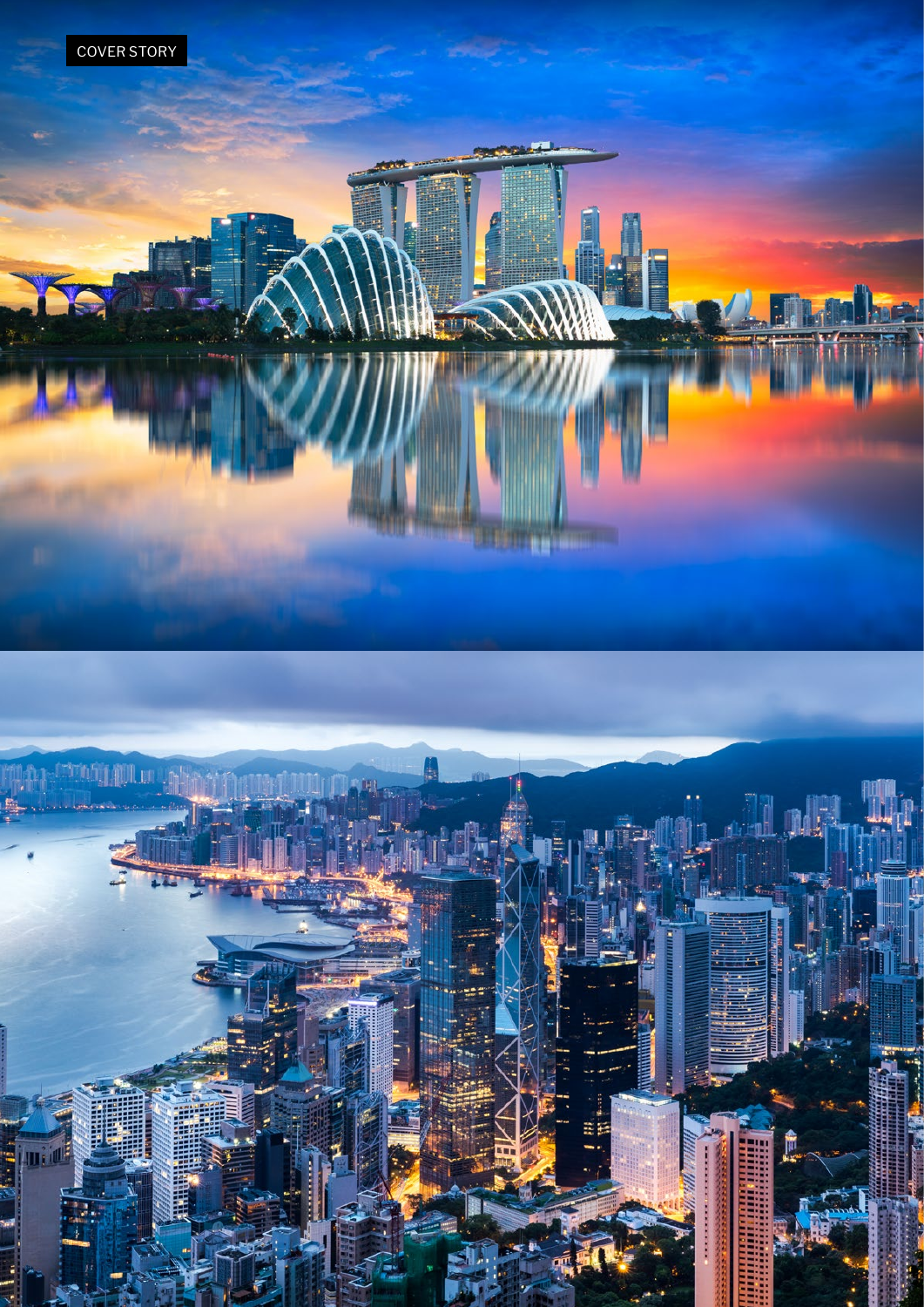# **Hong Kong and Singapore eye Covid bounce back**

#### **by Andrew Tjaardstra**

Business travellers and tourists are flowing through state-of-the art Changi Airport as Singapore reconnects with the rest of the world once again, allowing business leaders to go on much-needed trips abroad.

Compare this to Hong Kong, where visitors to the territory are still subjected to a minimum seven day quarantine, with little indication that this is about to change — although the government has reopened restaurants, bars and nightclubs and issued a further round of consumption vouchers.

Both cities are important hubs for Asia's (re)insurance markets with a great deal of senior talent stationed in both. Both have numerous sophisticated overseas and local brokers, insurers and reinsurers which are vital for to help connect the region.

#### **Singapore**

In a sign that some semblance of normality is coming back to Singapore, the Singapore International Reinsurance Conference (SIRC), which is overseen by the SRA, is returning to the city state this year, after a two year hiatus where all the sessions were conducted via video link.

Marc Haushofer, Asia Pacific chief executive at Validus Re and chairman of the Singapore Reinsurers' Association (SRA), said: "The Singapore government has handled the Covid-19 situation relatively well compared to its regional neighbours. It was also among the first in the region to declare Covid-19 as endemic and open up its economy. Hence, through its handling of the crisis . . . Singapore has elevated its status as a global business centre."

The city's government took a determined approach to open up the city earlier this year after

a successful vaccine rollout. While there are concerns about new variants, the death count has remained relatively low and cases have stabilised in the low thousands.

The need to open up became an economic necessity with the pandemic taking a torrid toll on local businesses – especially those that rely upon tourism, business travel and events. According to the Singapore Ministry of Health as of May 16, 75% of the population have had booster shots. This compares to around 50% in Hong Kong.

James Ong, Asia chief executive of Sedgwick, said: "As Singapore fully opens up to all vaccinated passengers without the need for quarantine, its footprint as a regional hub remains strong, especially since other territories in the region remain closed to some or all visitors. The opening up of Singapore's borders will inevitably position the city state as Asia's insurance and reinsurance hub."

While the travel restrictions have caused significant disruption, overall premiums have continued to stay robust in the P&C sector with clients, brokers and underwriters learning that technology can replace face-to-face contact and 'wet signatures'.

Following a tricky 2020 the city's premiums bounced back last year.

Gross written premium (GWP) in Singapore's onshore market rose by 14.6% during the fourth quarter to drive the full-year figure to S\$4.6 billion (US\$3.4 billion), for an annual increase of 7.8%, according to official figures released by the Monetary Authority of Singapore.

Offshore business also bounced back after a 14.1% drop in 2020 as South-East Asia recovered from the effects of the pandemic. GWP clawed back almost all the previous year's losses to reach S\$12.9 billion,



**Marc Haushofer Singapore Reinsurance Association**



**Yuvraj Gulati Phildon**

just shy of the S\$13 billion in 2019 pre-Covid.

However, figures have not yet been released for Q1 2022.

# **Talent exodus?**

During this period there clearly has been a heavy toll on expats who have not been able to visit family and friends overseas.

Yuvraj Gulati, a senior consultant at specialist recruiter Phildon, said: "During the peak of the restrictive Covid measures last year, it is safe to say there was a net outflow in talent from the city state. We saw a number of expats leaving the country to relocate closer to home, with some having brought forward plans to do so."

However, he added that there were "plenty of cases of expats relocating into the city state as well, due to its much talked about vaccination rates, control measures and appetite for growth."

He added: "With the current relaxed measures in place, there has been renewed interest from overseas candidates looking to relocate here and following the opening up of the rest of the APAC countries (with the exception of

**"The opening up of Singapore's borders will inevitably position the city state as Asia's insurance and reinsurance hub."**



**James Ong Sedgwick**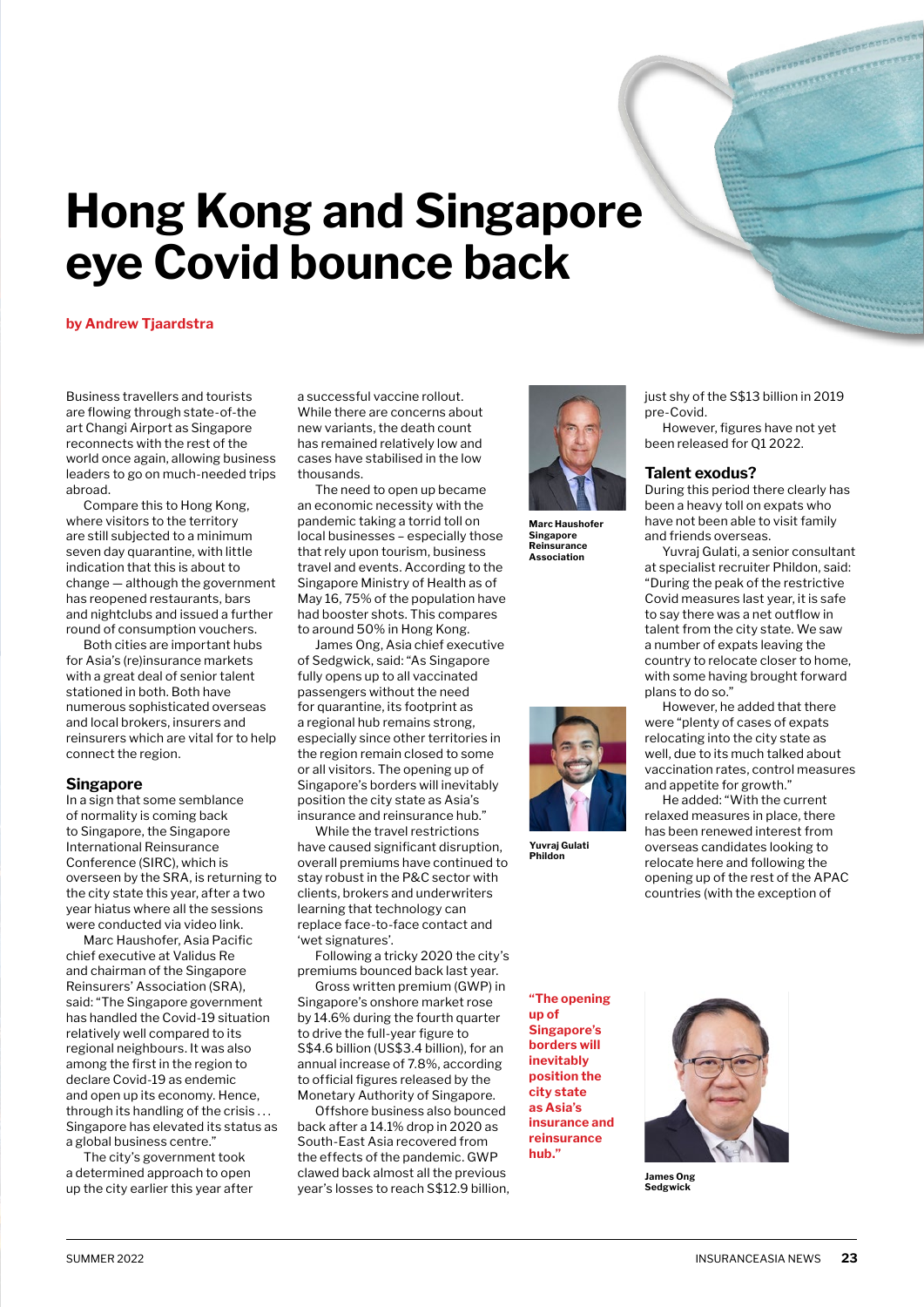

# **Gross premiums of offshore insurance fund business by line (Singapore)**



**Selina Lau HKFI**

China and Hong Kong), Singapore is an attractive destination for tapping into the Asia growth story along with access to tourism hotspots in the region."

The government has also helped employers help their employees.

Ong said: "To date, overseas talent has been maintained in the insurance sector in Singapore. The government has supported firms with their well-received Job Support Scheme during the pandemic and this has helped companies tide the difficult times. The government has also continued to issue employment passes to insurance and reinsurance expats and talents and it is true that . . . Singapore retained the current talent but also received many new talents." However, there are some

Ong warned: "The full impact of Covid may not be seen for some time. If Singapore were to go back to even a partial lockdown situation, the flood gates of overseas talent leaving the territory may increase

However, he added: "Given the strong track record of managing the Covid-19 pandemic, I don't foresee

Some believe there may even have been an inflow of talent over

Haushofer added: "From my interactions with industry leaders here, the consensus is that the Singapore (re)insurance

potential dangers ahead.

significantly."

this happening."

the last few years.

**Lucien Mounier Beazley**

market has not seen an exodus of overseas talent apart from the usual movements. In fact, with the opening of the Singapore economy and easing of entry restrictions, I believe there has been a net inflow of expatriates here."

Lucien Mounier, head of Asia Pacific for Beazley, also believes that Singapore is in a strong position as it bounces back from the Covid-19 disruption.

"Singapore is a transient place by nature and remains an attractive location for companies to operate from and for talent to work from," he said. "Whilst there certainly has been movement in talent, it has not resulted in a reduction of expertise or capability in the market. It has also created opportunities for promotions within the existing market."

 He added: "Travel and face to face interaction is critical to our industry. Singapore has eased its Covid-19 protocols, but our ways of working have evolved and therefore the way we travel probably should too. Doing our part and aiming to reduce our carbon footprint without compromising on the necessity to interact face to face with clients and partners is achievable. This could for example mean less frequent trips but longer stays, or taking a coach from Singapore to Kuala Lumpur instead of flying, for example."

With some of the strictest travel measures in the world, talented

expats have been reconsidering their position in Hong Kong.

The Hong Kong Federation of Insurers (HKFI) conducted a survey in February on the brain drain and the results showed that over 80% of the responded insurers revealed they had had a high turnover of staff, with the most hard-hit departments being actuary, IT, finance and claims.

The survey showed that almost a third of international insurance companies in Hong Kong were considering downsizing their operations because of travel restrictions.

Selina Lau, chief executive of the HKFI, said: "As most other major markets have removed such restrictions, companies will naturally opt for these cities as they tend to provide greater certainty. And if companies decide to move out their global and regional teams, Hong Kong's status as an international financial centre will be impacted."

Lau added: "As the representative body of the industry, the HKFI had flagged the collective concerns of our members to the Administration and the Insurance Authority. We are pleased to note that actions have been taken to gradually ease the restrictions."

She added that more still needs to be done, such as the seven-day hotel quarantine being replaced by home quarantine, "but the recent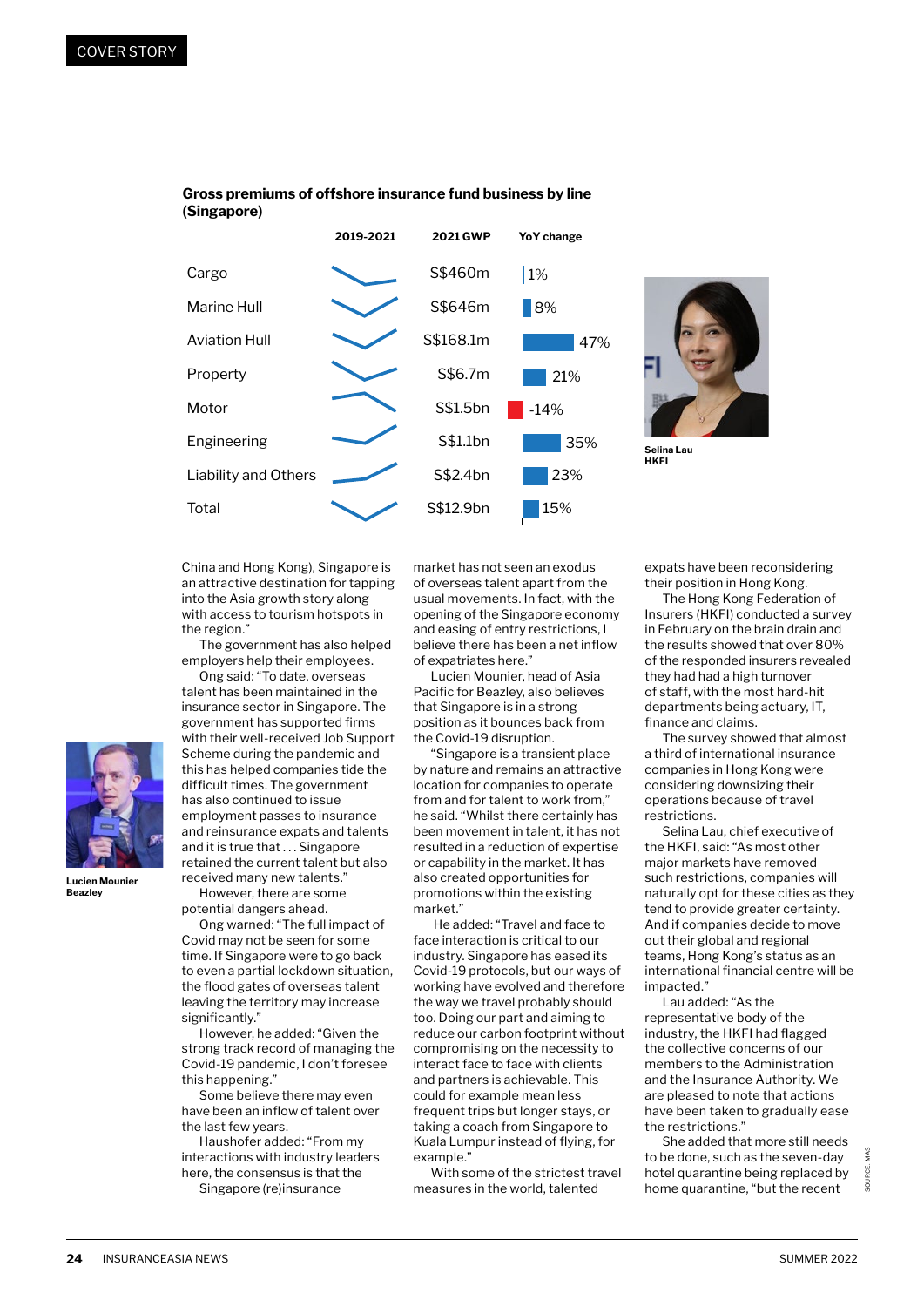measures announced are definitely very positive steps towards restoring normalcy and Hong Kong's status as an international finance centre".

It is going to be extremely important for the Special Administrative Region to retain its foreign players.

Alex Yip, chairman of the Hong Kong Confederation of Insurance Brokers (CIB), said: "Hong Kong being a (re)insurance hub needs to keep up with its ability in retaining and attracting talent. The presence of the regional offices of major (re) insurers in Hong Kong is important. Large and complex risks are referred by local underwriters to the regional office that typically houses specialist personnel and hold greater underwriting authority."

Yip, who is also Lockton's Greater China chief executive, added: "As brokers, we wish to develop relationships with, and have easy access to, the key decision makers and this is much easier if they are located in the same territory. The regional teams are populated by underwriters and claims technicians that have learned their trade, have been promoted and are considered by the company to be 'key talent'."

Hong Kong may need to step up efforts to attract talent to the territory, with the city's decision to allow non-residents back after a positive move in this direction.

### **Hong Kong bounce back?**

Hong Kong is trying to make up for lost ground. In addition to relaxing social distancing and travel measures, including the return of non-residents from May 1, Hong Kong has been ramping up its vaccine rollout. Schools have also now reopened.

There has been plenty of damage to the city's financial hub reputation with thousands of experienced expats deciding to the leave the city, some to Singapore whilst others have chosen to return home. In addition Hong Kong's insurers have been struggling with a higher claims burden, with profits dipping 19% last year.

Data from the Hong Kong Insurance Authority (HKIA) has shown that the greatest impact on the insurance community is the tight border restrictions between the mainland and Hong Kong. Chinese visitors purchase a great deal of insurance products in the city in any normal year.

Insurance plays a major role in helping keep the city prosperous.

Nicolas Aguzin, chief executive of the Hong Kong Stock Exchange (HXEX), said that a total of 17 insurance companies are currently listed on the HKEX.

Their combined value accounted for around 5.5% of the total market value of the HKEX at the end of 2021 — with six of them being the world's top 20 insurers by market



**Alex Yip Hong Kong Confederation of Insurance Brokers**



**Nicolas Aguzin Hong Kong Stock Exchange**



**Hong Kong may need to step up efforts to attract talent**

**Hong Kong's insurers have been struggling with a higher claims burden, with profits dipping 19% last year.**

# **China's Sunshine files for Hong Kong IPO**

In April Beijing-headquartered Sunshine Insurance Group filed an application for an initial public offering (IPO) on the HKEX and had some impressive figures to boot.

The numbers in the document are strong and once again shows the potential of China's burgeoning P&C market but also confidence in Hong Kong as a place to list.

Beijing-headquartered Sunshine (little known outside of China) was founded in 2005 and owns China's seventh largest P&C insurer, Sunshine P&C. The firm has over 4,000 products and in its 2021 financial year (FY 2021) Sunshine P&C's GWP was Rmb40.9 billion (US\$6.37 billion) — a 12% increase over the past two years, despite the impact of the pandemic.

Although markets have been choppy this year it will be one to watch to see if and when it goes ahead.

Hong Kong's FWD took the decision to postpone its IPO in on the HKEX in May despite gaining approval earlier in the same month. FWD hasn't ruled out conducting the IPO before the end of 2022 and will be buoyed as the stockmarkets begins to recover in both Hong Kong and China as Covid is brought under control.